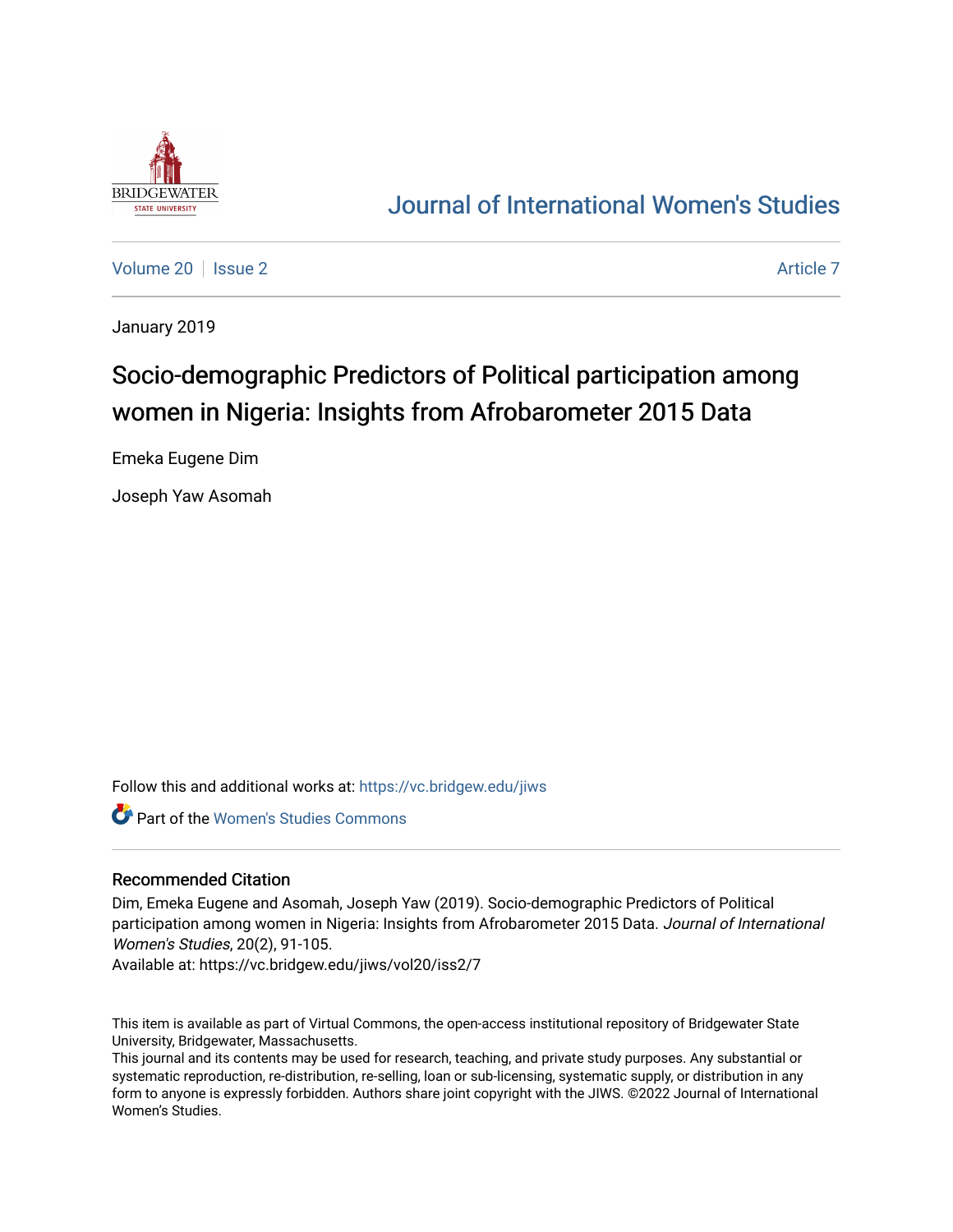Dim and Asomah: Predictors of Political participation among women in Nigeria

This journal and its contents may be used for research, teaching and private study purposes. Any substantial or systematic reproduction, re-distribution, re-selling, loan or sub-licensing, systematic supply or distribution in any form to anyone is expressly forbidden. ©2019 Journal of International Women's Studies.

### **Socio-demographic Predictors of Political Participation among Women in Nigeria: Insights from Afrobarometer 2015 Data**

By Emeka Eugene  $Dim<sup>1</sup>$  and Joseph Yaw Asomah<sup>2</sup>

#### **Abstract**

Despite the important role that women generally play in development processes, they are disproportionally underrepresented in politics and leadership positions compared to men, as exemplified in the case of Nigeria. Using the Afrobarometer data of 2015, this study seeks to examine the socio-economic factors that predict women's political participation in Nigeria. The study shows that education, religion, place of residence, party affiliation, and geo-political zone predict political participation. Based on the beta values generated from the multivariate linear regression analysis, post-secondary education, South-Eastern geo-political zone, and party affiliation are the most significant predictors of women's political participation. The study particularly points to the impact of education, and the encouragement of women to become affiliated with political parties to make more influence in the Nigerian polity.

*Keywords:* Political Participation, Afrobarometer Data, and Women in Politics.

#### **Introduction**

 $\overline{\phantom{a}}$ 

The importance of women's active political participation within democratic political contexts cannot be over-emphasized. Women's political participation typically ensures transparency, accountability, legitimacy, and responsiveness of the political system at all levels of government in the general interests of collectivity (Kasa, 2015; Kasamo, 2012; National Democratic Institute, 2016; UN, n.d.; USAID, 2016). Research evidence, for instance, demonstrates that "women in politics raise issues that others overlook, pass bills that others oppose, invest in projects others dismiss and seek to end abuses that others ignore" (National Democratic Institute, 2016, p. 1). In particular, it enables women to address problems, including discriminatory laws, confronting them in society, as they can best articulate their needs and mobilize necessary political resources to meet those needs if they are reasonably represented in politics and decision-making processes generally (Kasa, 2015; UN, n.d.).

Despite this growing body of evidence showing the need for an increase in women's involvement in politics, women continue to lag behind men regarding political representation in both developed and developing countries alike, although this situation varies from one context to another (Inter-Parliament Union, 2017; National Democratic Institute, 2016; UN, n.d.). While women represent more than half of the world's population (Kasa, 2015), their representation in

1

 $<sup>1</sup>$  Emeka Eugene Dim is a Master's (Thesis) student at the University of Saskatchewan. His research generally</sup> focuses on political particiaption in Africa, gender studies, intimate partner violence, family sociology, and metholodogy.

<sup>&</sup>lt;sup>2</sup> Joseph Yaw Asomah is a PhD candidate at the University of Saskatchewan. His research interests generally focuses on democratic governance and accountability, social justice, white collar and corporate crime, anti-corruption movements, and policing.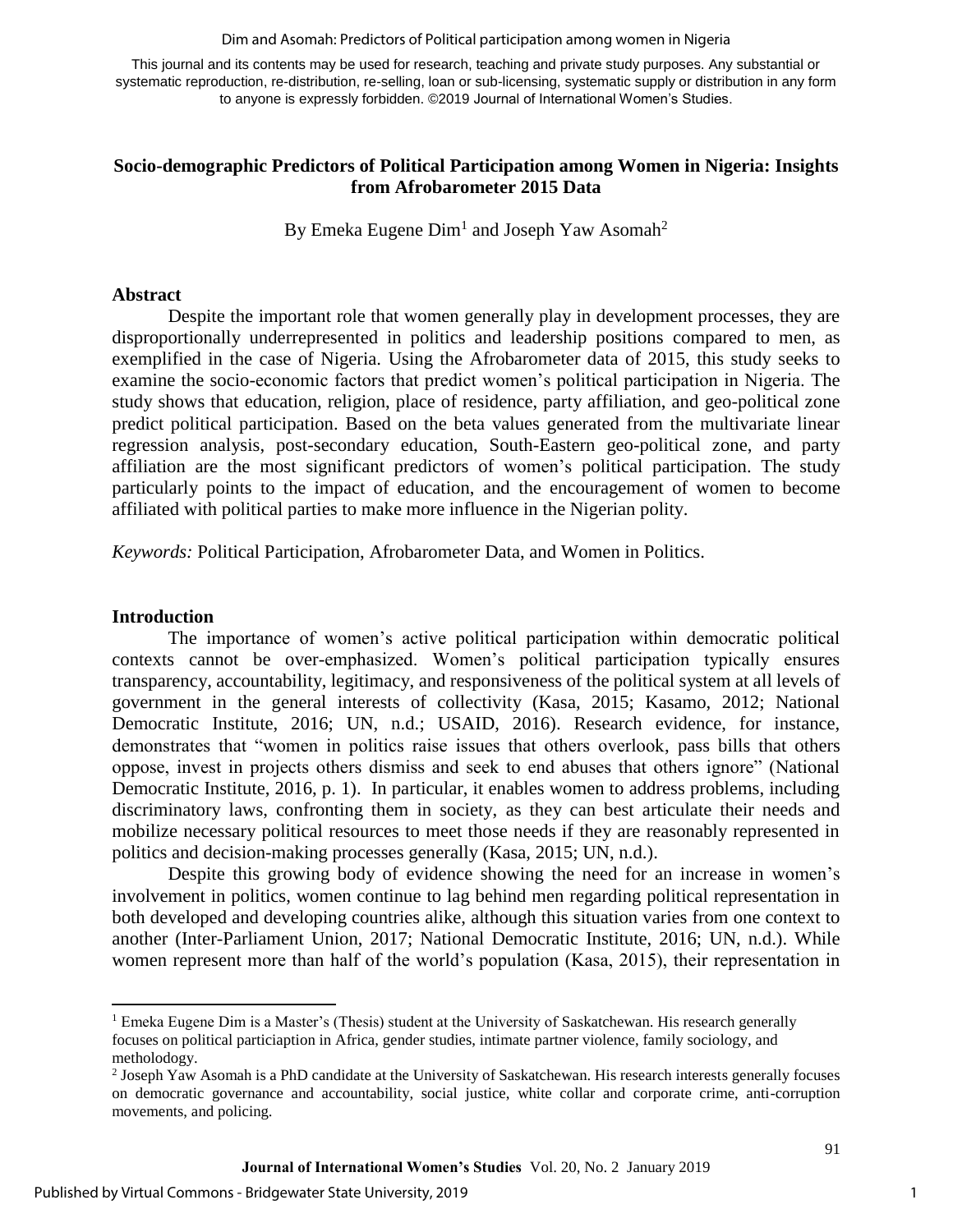politics is below thirty percent globally, despite the improvement in women's political participation in the last two decades (National Democratic Institute, 2016, p. 1). As at June 2017, the world's average female representation in the legislature, for instance, is 23.3% based on seats held. In Sub-Saharan Africa, female representation in the legislative arm of government is 23.6% (Inter-Parliament Union, 2017).

In the case of sub-Saharan Africa, it was expected that the embrace of liberal democratization processes in most countries, including Nigeria, would open up more avenues for an increased women's political participation to fight for their interests. The representation of women in the government, in contrast, has been less impressive in the sub-Saharan African countries that have adopted a democratic political system. Knowing the determinants of women participation in politics can potentially be useful for a tailored action to help increase women's political involvement. Meanwhile, there is a paucity of consistent quantitative research, especially focusing on the predictors of women's political participation in the case of Nigeria.

Using Afrobarometer 2015 data, this paper investigates the predictors of women's participation in the Nigerian context. Nigeria is one of the countries with the lowest women's political participation. Based on membership in the legislature, for instance, the average female representation is 5.8%. Also, the current administration has only six women as ministers of states compared to thirty-one men who are ministers (Nagarajan, 2015). This poor representation of women is arguably in sharp contrast to the pre-colonial era when women were comparatively more involved in the traditional political system. Women's active engagement in local politics, for instance, enabled them to challenge indigenous leaders and played a pivotal role in Nigeria's resistance to colonialism (Fatile, et al. 2017). Women's participation in Nigerian politics, for example, can be useful for raising and addressing issues of high infant and maternal mortalities, domestic violence, child marriage, and child labour confronting Nigerian women and girls (Central Intelligence Agency (CIA), 2017; UN Women, 2011).

Nigerian women's low participation in politics, both at the voting and elective positional levels, is not without its attendant consequences. Several issues that affect women and children tend to be ignored in a Nigerian Parliament that is dominated by men who rarely address women's issues. Infant mortality in Nigeria is the tenth highest in the world (i.e. 71.2 per 1,000 as at 2016) (CIA, 2017). Nigeria has a female literacy rate of 49.7% as of 2015, a maternal mortality rate of 8.1 deaths in 1000 births as of 2016, 1 in 29 women faced a lifetime risk of maternal death (as at 2010), and the school life expectancy was 8 years for females (UNICEF, 2010; CIA, 2017). 25.3% of girls are engaged in child labour, 19.6% of females will be married by the age of 15, and 39% will be married by the age of 18, and 17% of girls aged less than 14 years have experienced female genital mutilation (UNICEF, 2013; NPC and ICF International, 2014). Additionally, about 3 in 10 women have experienced physical violence from their husband or partner, 1 in 10 married women (11%), have experienced physical violence in the past 12 months from their husband or partner, 7% of Nigerian women from age 15 to 49 have ever experienced sexual violence, while 5% of Nigerian women have been subjected to physical violence while pregnant (NPC and ICF International, 2014). Through women's political participation, these substantive issues that affect women in Nigeria, which often tend to be ignored or not attended to, would be revived with the appropriate tenor needed to address them. According to Michelle Bachelet, the UN Women Executive Director, "countries with more women in parliament tend to have more equitable laws and social programmes and budgets that benefit women and children and families" (UN Women, 2011). Women's participation in Nigerian politics can be useful in raising issues of infant mortality, maternal health, domestic violence laws, girl-child education, child marriage laws, child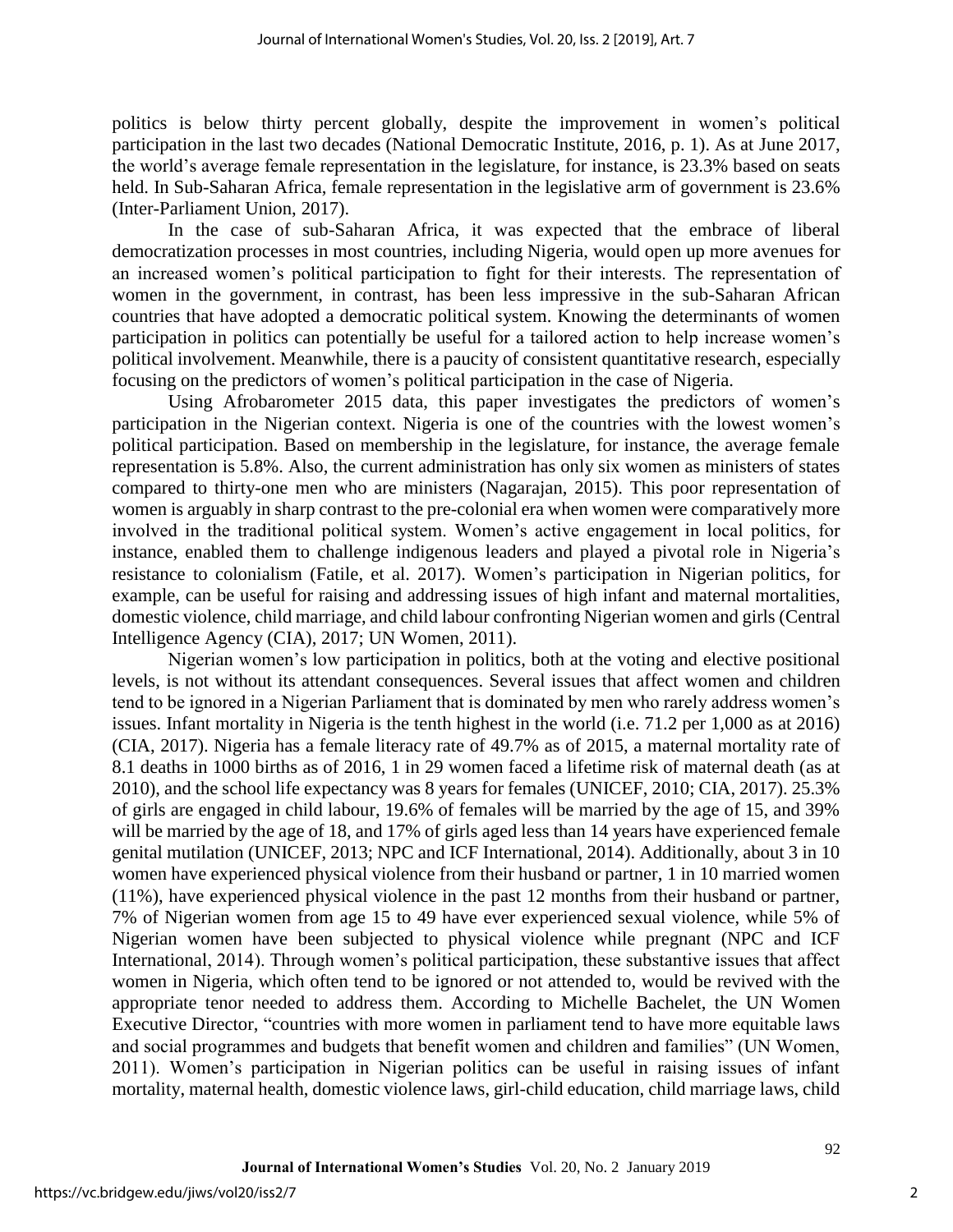labour laws, among other relevant social issues into the core discussion and narrative of the Nigerian legislature and society, in general.

Uncovering the significant predictors of women's political participation may help inform and drive the appropriate measures necessary to boost women's political involvement in Nigeria for the common good. Employing gender—which is underpinned by patriarchy—as a conceptual framework, and multivariate linear regression analysis, this paper seeks to answer this research question: What factors generally predict women's political participation in Nigeria? Although political participation takes different forms, including voting and contesting in elections (Cassese and Holman, 2016), this paper uses requesting for government action, contacting the media and government officials, as well as attending a demonstration or protest about public issues as measures of the dependent variable. On the other hand, based on the conceptual framework and the existing literature (Arceneaux, 2001; Cassese and Holman, 2016 Karl, 2001; Kasa, 2015; Kasomo, 2012; Lee, 1976), independent variables in this paper include education, party affiliation, religion, geo-political context, place of residence, rural and urban locations, and employment.

#### **Conceptual Framework**

While sex revolves around biological differences between males and females, gender entails socially and culturally constructed distinct roles, attributes, and identities with varying implications for both females and males (Arceneaux 2001; Karl, 2001; Kasomo, 2012; Kittilson, 2016.; Lee, 1976; Leigh, n.d.; UN, n.d.). Gender typically defines the expectations of both males and females, and what each category can and cannot do based on cultural and religious values, which often inform formal legislative instruments considered discriminatory against female counterparts. According to Kasomo (2012, p. 57), "Gender is not only about roles but also about relations. What people say women are or men are or shall do, is related to the question of who set the rules and for what functions". In most countries today, men have continued to dominate the political sphere and often set the rules of the game—laws, regulations, decrees, and policies – to better advance their interests compared to that of women. It may be recalled that women initially struggled to secure voting rights and the rights to run for political office whereas their male counterparts did not face any such restrictions in most places, including Athens where the concept and the practice of democracy originally emerged (Kasa, 2015).

An interaction of women's personal characteristics (including limited financial resources and education), deliberate discriminatory constitutional and institutional factors, and socio-cultural and religious beliefs hamper women's political participation (Arceneaux 2001; Karl, 2001; Kasomo, 2012; Kittilson, 2016; Lee, 1976; Leigh, n.d.; UN, n.d). The personal and attitudinal obstacles to political participation, such as women's limited self-confidence and low motivation for leadership positions (Arceneaux, 2001; Kasomo, 2012), may well be a function of the interaction of socio-cultural, religious, and institutional impediments. According to Arceneaux (2001), negative gender role attitudes against women affect their decision not to contest in elections based on the stereotype that it is inappropriate for them to do so. As Hill (1981, p. 160), for instance, observes, "Americans are socialized to believe that politics is men's work and not an appropriate pursuit for women."

Socio-cultural and religious beliefs and values–which often inform formal legal and institutional frameworks–reportedly constitute the major obstacle to women's political participation (Kasomo, 2012). Traditional conservative ideas that suggest men should lead while women follow constrain women's political participation (Welch and Studlar, 1996.). In societies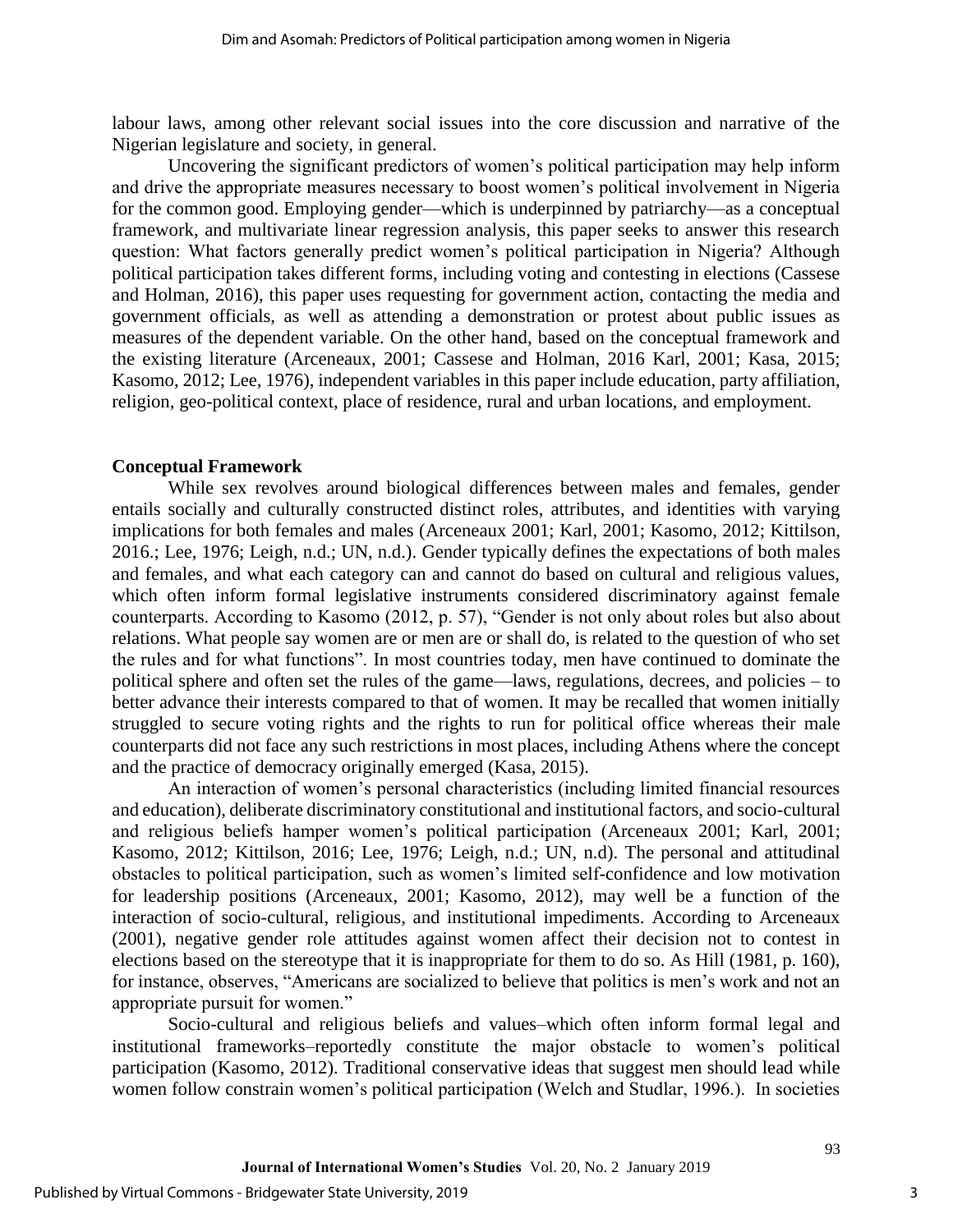in which patriarchal values are dominant, men tend to control the political sphere and enact laws that often serve their interests at the expense of women, as exemplified by Nigeria (Akpan, 2015; Kasa, 2015; Kasomo, 2012; Oluyemi, 2015; UN, n.d.). Kasa (2015) argues that patriarchy, which is the normalizing ideology, continues to define distinct roles for men and women in such a way that it favours men as usual. For instance, men are regarded as the heads and breadwinners of their families and can unilaterally make decisions for their families. The family plays a critical role in ensuring the continuity of keeping women in subordination through socialization of females to accept the superiority of males as natural truth.

In many sub-Saharan African countries, including Nigeria, gender often prescribes who get educated if family resources are limited, who gets employed and for what, who gets considered for inheriting family resources, and who gets appointed or elected for certain key positions. Kasa (2015), for instance, observes that women are poorer, less educated, and more excluded from positions of authority supported by the discriminatory legal framework and patriarchal sociocultural values and beliefs to keep women in subordinate roles. In the Nigerian context, sociocultural and religious patriarchal values, childbearing, limited financial resources, restricted access to powerful political networks, and the typical use of political thuggery impede women's political participation (Nnaji, 2009: Fatile, et al. 2012; Ogbogu, 2012; Samuel & Segun, 2012; Falada, 2014; Olufuunke, 2014; Fatile, et al., 2017). Nevertheless, a quantitative research that concentrates on the predictors of women's political participation is virtually absent. This paper intends to contribute to filling this gap.

Based on insights from the conceptual framework and the empirical literature (Cassese and Holman, 2016; Hill, 1981; Karl, 2001; Kasomo, 2012; Lee, 1976; Leigh, n.d.), this paper focuses on education, party affiliation, employment, religious affiliation, place of residence, rural and urban areas, and geo-political context as independent variables. Leigh (n.d.), for instance, finds that religion, education, population size, and Protestantism are significant predictors of women's political representation. Of all these variables, Leigh (n.d) finds that education is by far the most significant predictor of women's political representation, given that education can change the negative socio-cultural and political orientations about women's place and leadership abilities in society. It can also help women to gain the relevant knowledge for the pursuit of their political interests. Similarly, Karl (2001) shows that education, employment and remuneration, and religious and cultural beliefs are significant predictors of women's political representation.

On the other hand, the effects of geo-political context, place of residence, rural and urban locations, and party affiliation are mixed (Karl, 2001; Leigh, n.d.; UN, n.d.). Leigh (n.d.), for instances, finds that party affiliation is no longer a determinant of women's political participation in contrast to other findings by Kittilson (2016). Political affiliation can open doors to political connections and resources, including training and financial, to boost women's political participation, particularly when their party is in power. Moreover, Leigh (n.d.) observes that there is no relationship between urbanization and women's political participation. Leigh (n.d.), however, observes that geographical locations are significant predictors of women's representation.

In addition, discrimination against women feeds into the economic realm where women are often consigned to low-paid jobs and mostly dependent on their husbands to survive in the end. Women's limited access to financial resources impedes their political participation. Research evidence indicates that financial constraints are one of the major obstacles to women's political participation (Kasa, 2015, UN, n.d.). Employment is useful for getting professional experience, developing a network, growing self-confidence, and earning and saving money on their own,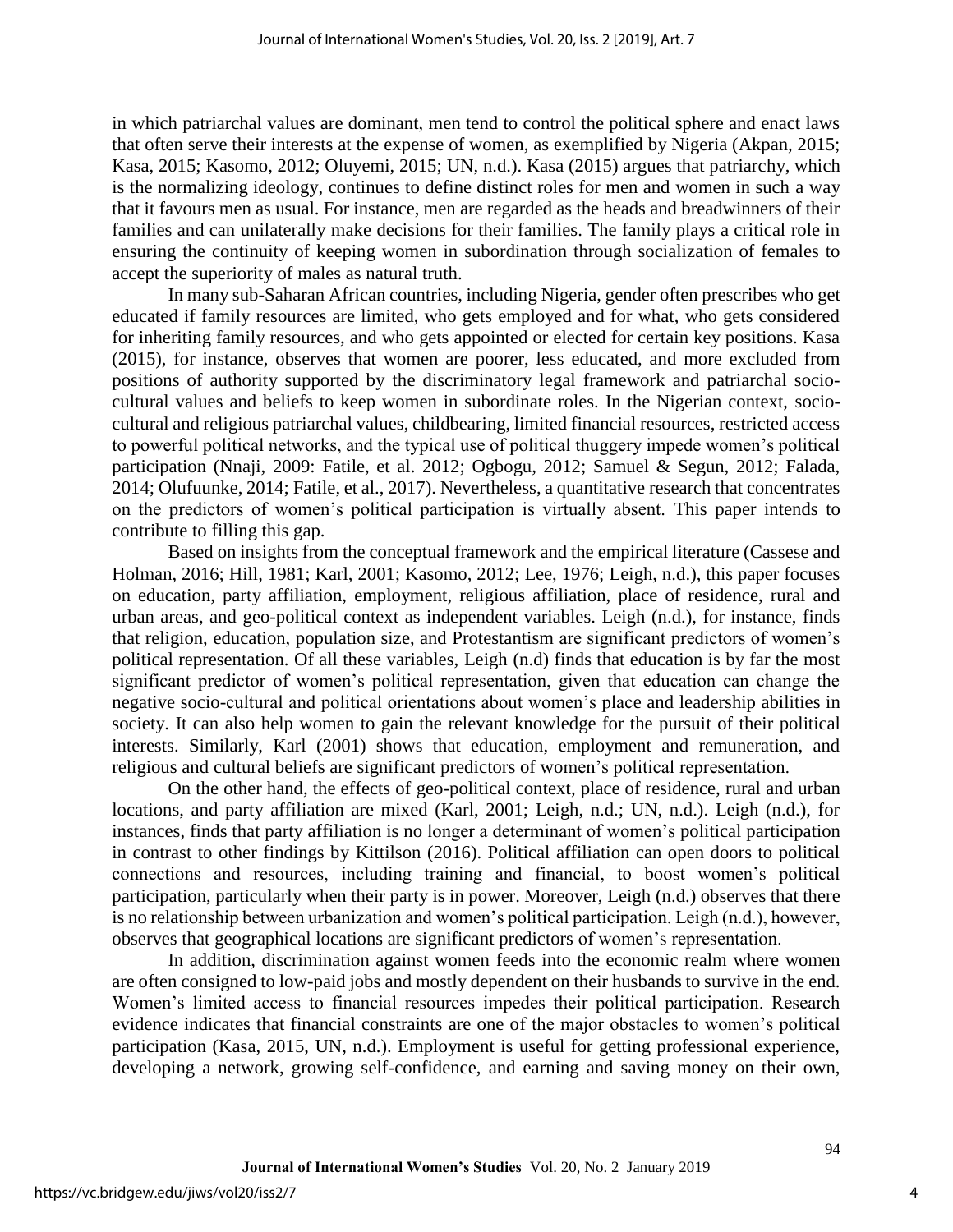which can be used for the purpose of running for a political office. Employment is, therefore, a significant predictor of women's political participation.

Also, religious affiliation is an important predictor of women's political participation. Although religiosity or religious attendance generally increases political participation among men and women, it impacts each category differently. Voter turnout, for example, is higher among religious women than men while religious men tend to be more involved in politics than their female counterparts (Cassese and Holman, 2016).

This paper hypothesizes that education, employment, party affiliation, place of residence, geographical zone, and religious affiliation are significant predictive variables of women's political participation. It suggests that these independent variables shaped by the socio-cultural and structural factors are more likely to translate into either opportunity for increasing women's political representation, or sources of women's political underrepresentation. In this paper, party affiliation is a measure of an encouragement of women's involvement and their acceptance in the political life of Nigeria. Education can be a measure of women's preparation for the public sphere, including political representation, outside of the private sphere (i.e. household), and willingness to reverse the negative stereotypes about women's place and role in the Nigerian society. Gainful employment is used as an indicator of female empowerment, including financial independence from men. Geographical locations—a place of residence, and rural and urban settings—typically define the extent of the willingness of Nigerian society to accept liberal positions about women's roles and leadership abilities. The type of religious affiliation, such as Christianity or Islam, is a measure of whether the adherents hold conservative or liberal views towards male and female roles, and for that matter, political participation. Religious affiliations with less conservative attitudes are more likely to be associated with a high level of women's political participation.

#### **Methods**

#### *Participants and Procedure*

This study used the Afrobarometer surveys which are nationally representative probability samples representing adult Nigerians (i.e. 18 and above). The data was collected from the  $5<sup>th</sup>$  of December 2014 to the 19<sup>th</sup> of January 2015. The margin of error for the data collection was  $+/- 2$ at 95% confidence level. The response rate for the study was 69.5%. The survey involved a clustered, stratified, and multi-stage area probability sample to pick respondents across the different primary sampling units across the country. The sampling frame used for the survey was the 2006 population and Housing Census of the Federal Republic of Nigeria. Data was collected on various issues ranging from socio-cultural to political opinions and behaviours, through which the analysis of this study was possible. The fieldwork was conducted by Practical Sampling International. Only female respondents in the Afrobarometer data of 2015 were analyzed in this study.

#### *Measures*

The outcome variable for this study is political participation, which was measured using several questions. Respondents were asked: *Have you done any of these things during the past year: Join others in your community to request action from the government? Contact the media? Contact a government official for help? Attend a demonstration or a protest march?* Responses included: "No = 0", "No, but would do if had the chance = 1", "Yes, once or twice =  $2$ ", "Yes, several times  $= 3$ ", and "Yes, often  $= 4$ ". Exploratory Factor Analysis (EFA) was used to create a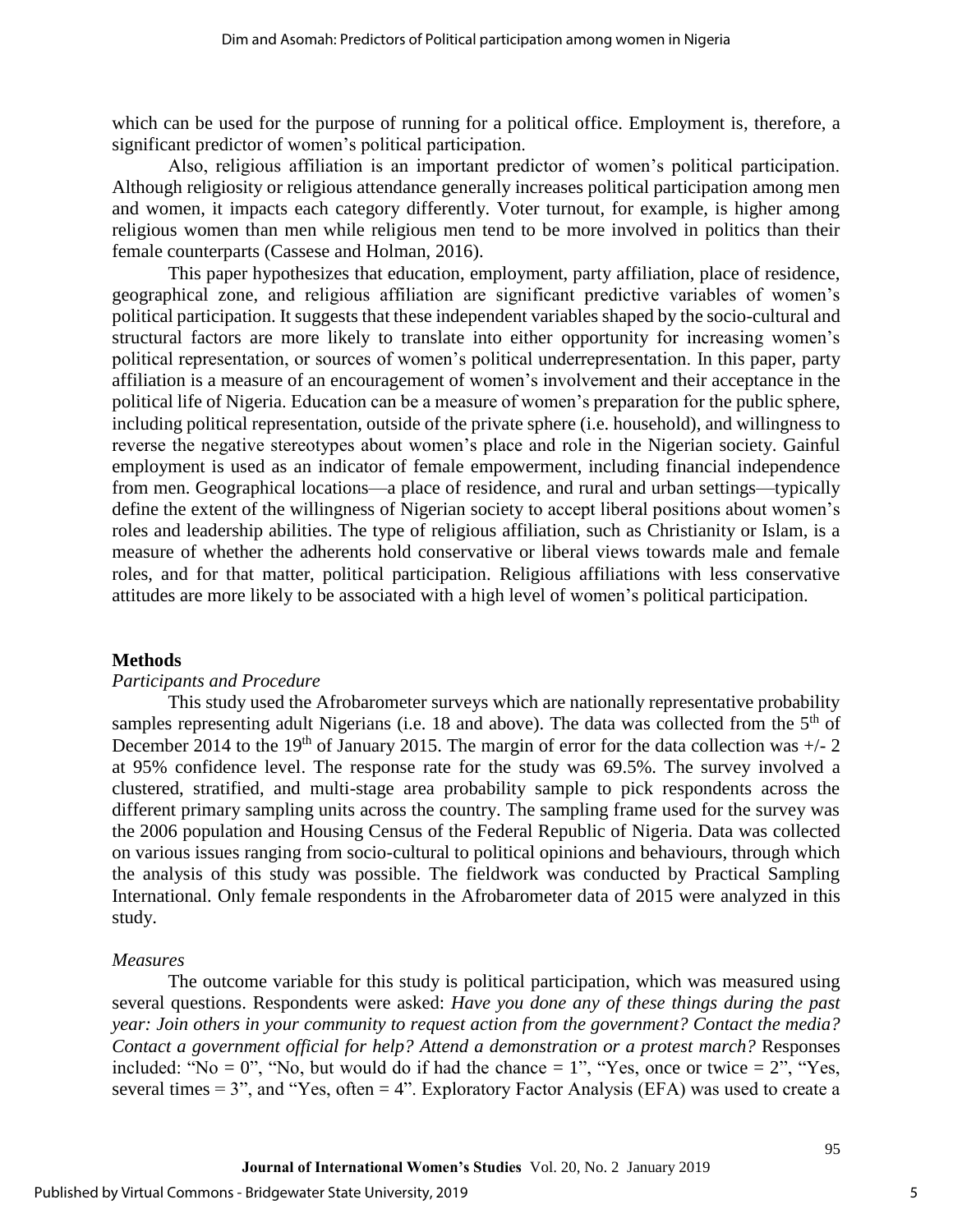scale for political participation. The analysis from the EFA showed that the four questions representing respondent's political participation tapped into a single underlying latent construct as the factor scores were extracted for analysis. The Kaiser Meyer Okin (KMO) score for this construct was 0.80. Positive values on the political participation scale indicate higher levels of participation while negative values indicate lower levels of political participation.

The main independent variables for this study include education, employment (occupation), party affiliation, place of residence, geographical zone, age, and religious affiliation, which were drawn from the 2015 Afrobarometer data (Round 5). These predictive variables were coded as follows: age, occupation (*Unemployed* = 0, *Self*-*employed* = 1, *Privately employed* = 2, *Government employed* = 3), educational attainment (0 = *No/informal school*, 1 = *Primary Education*, 2 = *Secondary Education*, 3 = *Post-secondary Education*, 4 = *University Education*), place of residence  $(1 = Urban, 2 = Rural)$ , and religion  $(0 = Muslim, 1 = Christian)$ . Variables like geopolitical zone (1 = *North Central*, 2 = *North East*, 3 = *North West*, 4 = *South East*, 5 = *South South*, 6 = *South West*), and political affiliation, i.e. attachment to a political party, (0 = *Nonpartisan*, 1 = *Party affiliated*).

#### *Data Analysis*

Descriptive frequency distributions were used to present the independent and outcome variables. Bivariate linear regression was used to ascertain the association between the sociodemographic variables, control variables, and political participation. The independent variables found to be associated with political participation at the bivariate level were used to achieve the multivariate regression model. Multivariate linear regression was used to examine the predictors of political participation. The beta values were generated from the multivariate linear regression to show the variables that have the highest impact on political participation. Personal weights (`withinwt') were used for all personal-level estimates, while sampling weights (pweights) were applied to regression analysis. STATA version 11 was used as the statistical software for the data analysis.

#### **Results**

Table 1 presents the frequency distribution of the various independent and outcome variables of the study. Most of the respondents (53%) were self-employed, about 34% were unemployed while about 13% of the respondents were privately or government employed. For educational attainment, most of the respondents (51%) had attained secondary education, 17% have attained a primary education, 17.5% have attained a post-secondary education, 9.9% have no or informal education, and 4.5% have attained a university education. About 56% of the women were rural dwellers and 44% were urban dwellers. 61.5% of the respondents were Christians and 38.5% were Muslims. In terms of geo-political zone, more respondents were gathered from the North-West and South-West of Nigeria (22% each). 14% of the respondents were from the North-Central, 13% were from the North-East, 13% were from the South-East, and 16% were from the South-South. 34% of the women were not partisan while 66% were affiliated with a political party.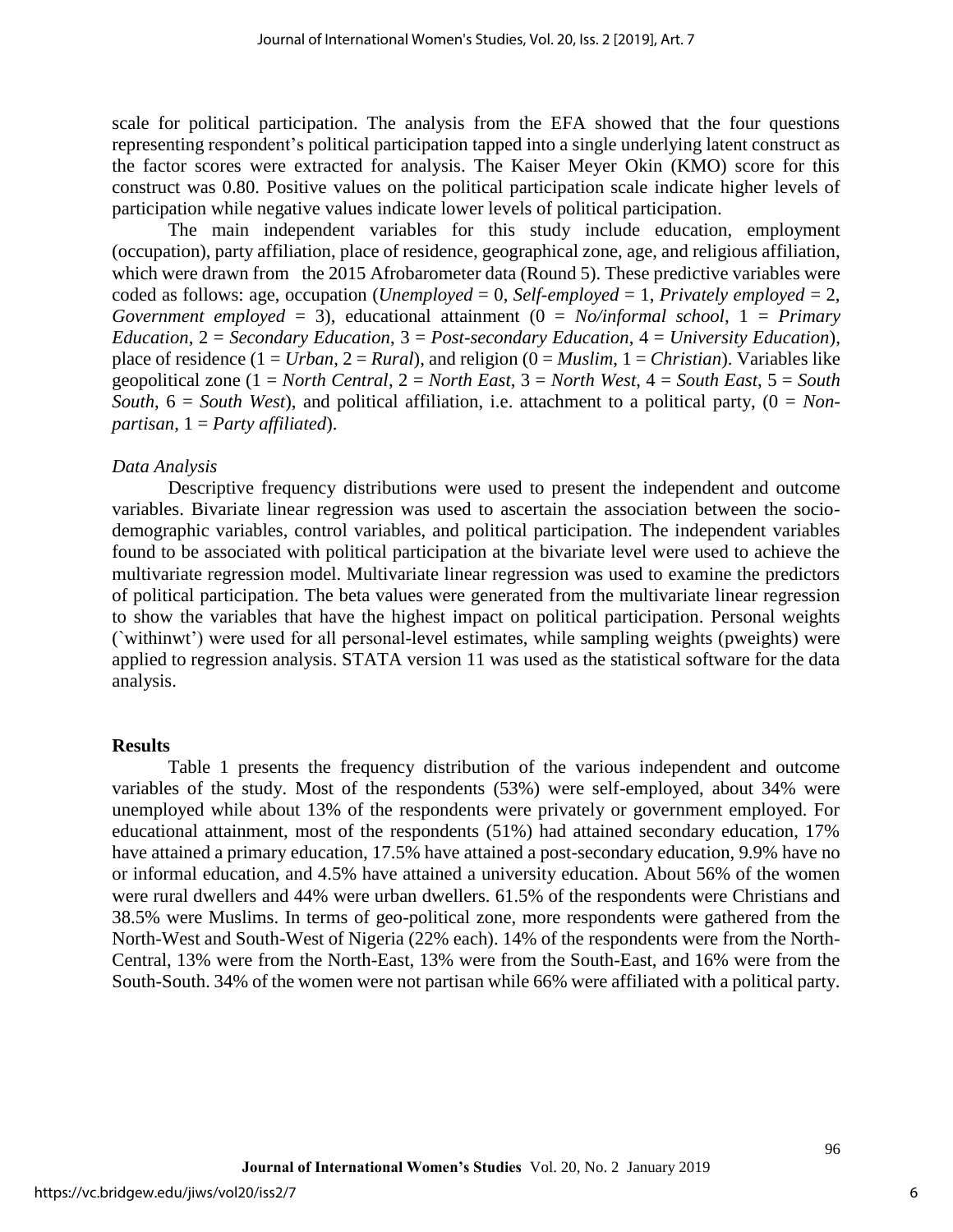| Variables                                         | N   |                | Percent Variables      | N     | Percent |  |
|---------------------------------------------------|-----|----------------|------------------------|-------|---------|--|
| Socio-demographic variables                       |     |                |                        |       |         |  |
| Occupation                                        |     |                | Educational attainment |       |         |  |
| Not employed 408                                  |     | 34.46          | No/Informal            | 118   | 9.86    |  |
| Self-employed 622 52.53                           |     |                | Primary                | 204   | 17.04   |  |
| Privately employed 113 9.54                       |     |                | Secondary              | 612   | 51.13   |  |
| 3.46<br>Government employed 41                    |     | Post-secondary | 209                    | 17.46 |         |  |
|                                                   |     |                | University             | 54    | 4.51    |  |
| Place of residence                                |     |                | Religion               |       |         |  |
| Urban                                             | 526 | 43.91          | Muslim                 | 916   | 38.50   |  |
| Rural                                             | 672 |                | 56.09 Christian        | 1,463 | 61.50   |  |
| <b>Mean Age</b> = $30.44$ ; Range $18 - 87$ years |     |                |                        |       |         |  |
| Control variables                                 |     |                |                        |       |         |  |
| Geo-political zones                               |     |                | Political affiliation  |       |         |  |
| North Central                                     | 172 | 14.36          | Non-partisan 402       |       | 34.04   |  |
| North East 153                                    |     | 12.77          | Partisan               | 779   | 65.96   |  |
| North West 268                                    |     | 22.37          |                        |       |         |  |
| South East 152                                    |     | 12.69          |                        |       |         |  |
| South South 188                                   |     | 15.69          |                        |       |         |  |
| South West 265                                    |     | 22.12          |                        |       |         |  |

#### **Table 1: Frequency distribution of independent and dependent variables**

\* N = Population in Thousands

Table 2 below shows the bivariate relationship between the dependent and independent variables. The results reveal that variables like age, education, religion, occupation, place of residence, political affiliation, and geo-political zones have an association with women's political participation. Age was positively associated with political participation; older women participated more politically than younger ones. Women with a primary education and post-secondary education participated more in politics than women with no or formal education. Christian women participated more in politics than Muslims. Self-employed and privately-employed women participated more in politics than unemployed women. Women living in rural areas participated in politics more than women that live in urban areas. Women who had a political affiliation participated in politics more than women who do not have a political affiliation. Women who live in North-West, North-East, South-East, and South-West participated less in politics than women in the North-Central.

7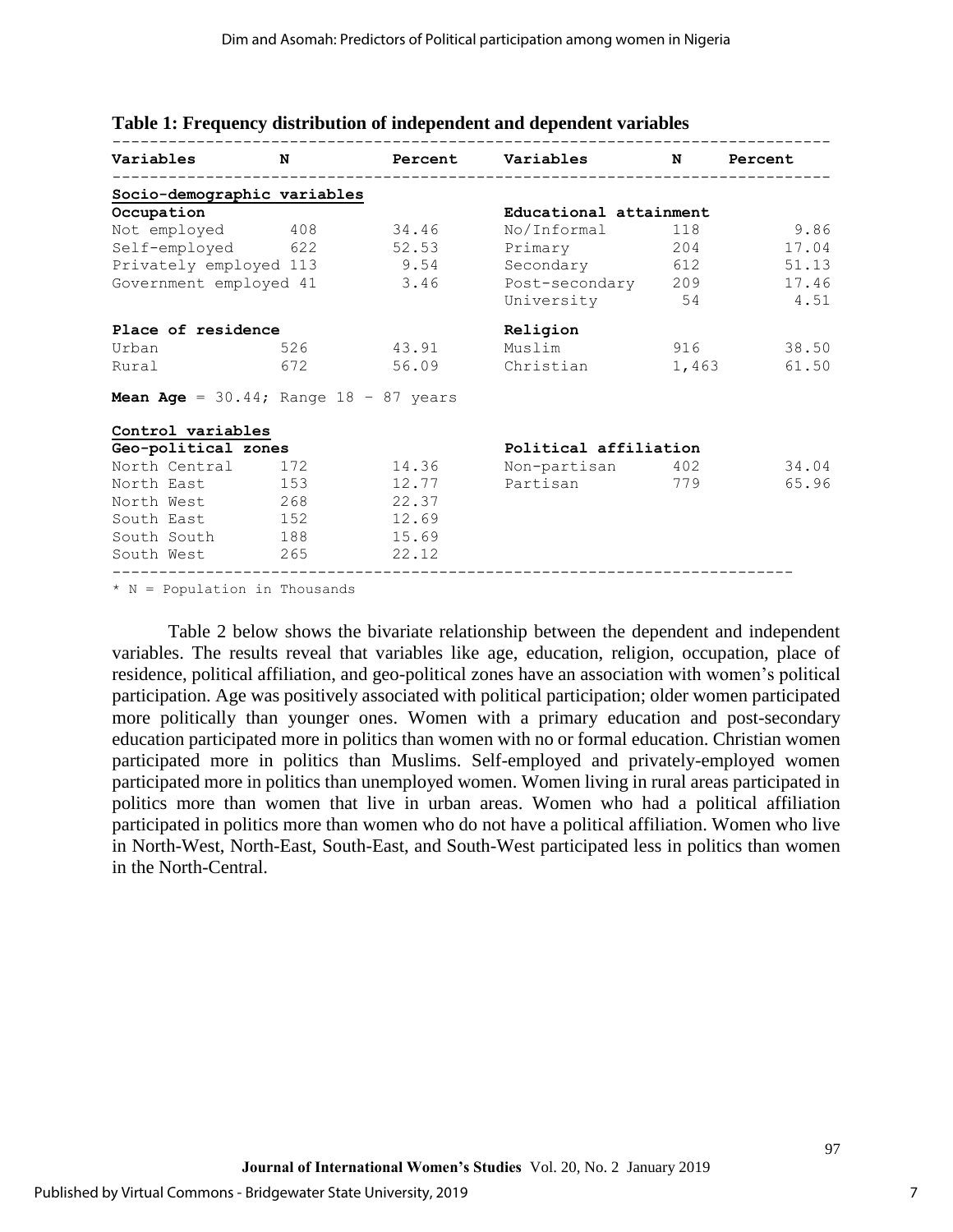| Variables                                 | b[s]                                                    | CI Lower                   | CI Upper          |  |
|-------------------------------------------|---------------------------------------------------------|----------------------------|-------------------|--|
| Socio-demographic variables<br>Age        | $0.006[0.003]*$                                         | 0.000                      | 0.012             |  |
| Education                                 |                                                         |                            |                   |  |
| No/informal school (RC)                   |                                                         |                            |                   |  |
| Primary education<br>Secondary education  | $0.261[0.123]$ *<br>0.199[0.108]                        | 0.012<br>$-0.013$          | 0.502<br>0.056    |  |
| Post-secondary                            | $0.341[0.123]$ **                                       | 0.100                      | 0.582             |  |
| University degree                         | 0.214[0.158]                                            | $-0.095$                   | 0.523             |  |
| Religion                                  |                                                         |                            |                   |  |
| Muslim (RC)                               |                                                         |                            |                   |  |
| Christian                                 | $0.186[0.059]$ **                                       | 0.071                      | 0.301             |  |
| Occupation                                |                                                         |                            |                   |  |
| Not employed (RC)                         |                                                         |                            |                   |  |
| Self-employed                             | $0.171[0.059]$ **<br>$0.284 [0.112]$ * 0.064            | 0.055                      | 0.287<br>0.504    |  |
| Privately employed<br>Government employed | 0.262[0.185]                                            | $-0.102$                   | 0.625             |  |
| Place of residence                        |                                                         |                            |                   |  |
| Urban (RC)                                |                                                         |                            |                   |  |
| Rural                                     | $0.163[0.056]$ **                                       | 0.053                      | 0.272             |  |
| Control variables                         |                                                         |                            |                   |  |
| Party affiliation                         |                                                         |                            |                   |  |
| Non-partisan (RC)                         |                                                         |                            |                   |  |
| Partisan                                  | $0.234[0.057]$ ***                                      | 0.122                      | 0.346             |  |
| Geo-political Zone                        |                                                         |                            |                   |  |
| North Central (RC)                        |                                                         |                            |                   |  |
| North East                                | $-0.317[0.110]$ ** $-0.533$                             |                            | $-0.101$          |  |
| North West                                | $-0.365[0.101]$ *** $-0.564$                            |                            | $-0.167$          |  |
| South East<br>South South                 | $-0.406[0.103]$ *** $-0.607$                            |                            | $-0.204$<br>0.031 |  |
| South West                                | $-0.175[0.103]$ $-0.380$<br>$-0.304[0.094]$ ** $-0.488$ |                            | $-0.119$          |  |
| * p<0.05, ** p<0.01, *** p<0.001          |                                                         | $CI = Confidence Interval$ |                   |  |
| b - coefficient                           | s - standard deviation                                  |                            |                   |  |

#### **Table 2: Bivariate Linear Regression Analysis independent and dependent variables** --------------------------------------------------------------------

Table 3 below presents the multivariate linear regression analysis of the socio-demographic variables, control variables (party affiliation and geo-political zone) and political participation in two models (i.e. Model 1 and Model 2). Model 1 is statistically significant  $(p<0.001)$  and it explains 4.4% of the variations in political participation. Educational status, religion, occupation, and place of residence were associated with political participation. For education, women with a post-secondary education were more likely to participate in politics than women with no formal or informal education. Christian women were more likely to participate in politics than Muslim women. Also, self-employed women were more likely to participate in politics than unemployed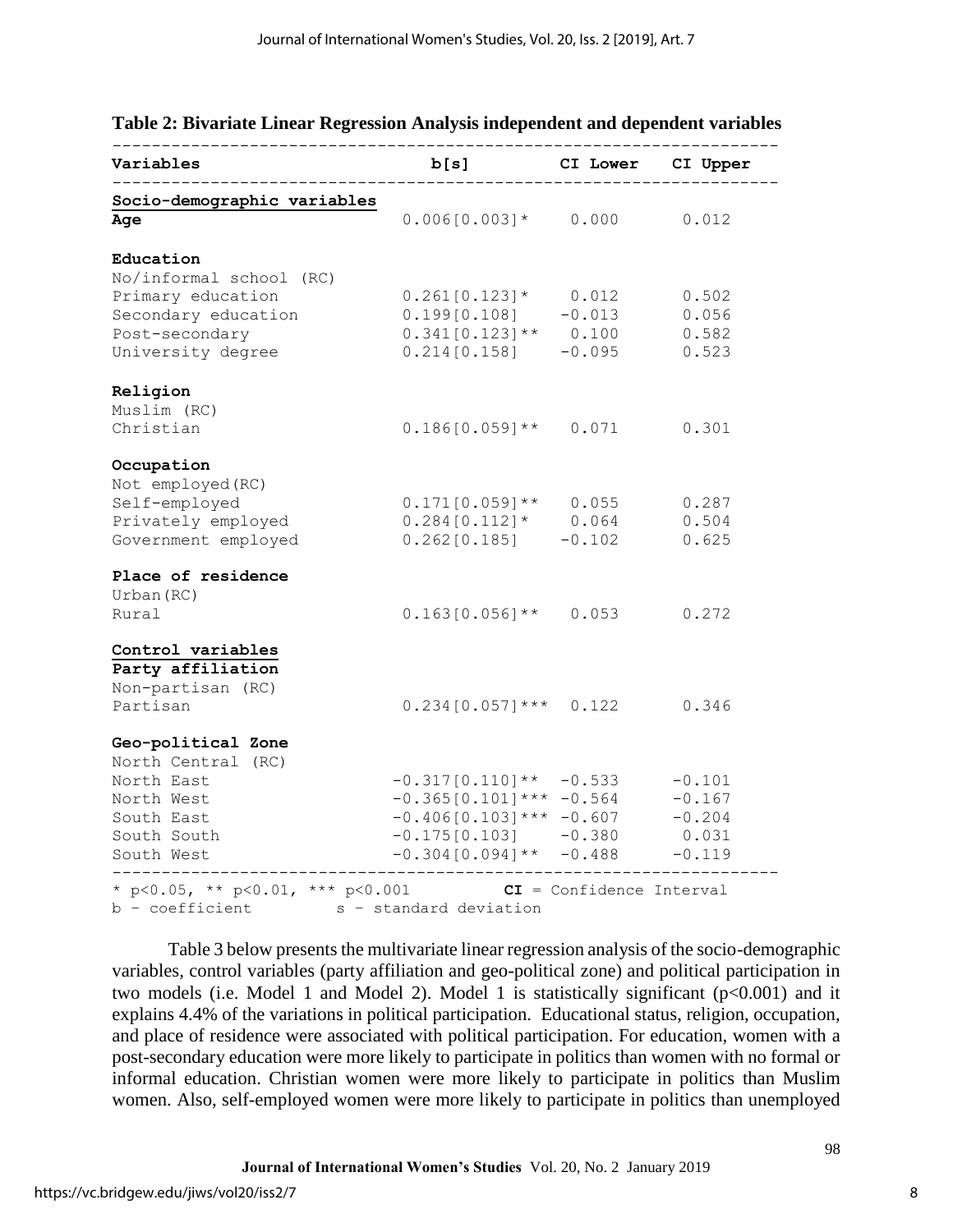women. Women dwelling in rural areas were more likely to participate in politics than women dwelling in rural areas. Using the beta values, post-secondary education (0.152) and rural dwelling (0.125) were the most significant predictors of political participation.

Model 2 is statistically significant  $(p<0.001)$  and it explains 7.8% of the variations in political participation. Model 2 examines the socio-demographic variables analyzed in Model 1 and controls for party affiliation and geo-political zones of the respondents. When the control variables are introduced, educational status, religion, occupation, place of residence, party affiliation, and geo-political zone were associated with political participation. For education, women with secondary and post-secondary education were more likely to participate in politics than women with no or informal education. Christian women were more likely to participate in politics than Muslim women. Rural women were more likely to participate in politics than urban women. For the control variables, women who had party affiliations were more likely to participate in politics than women who are not affiliated with any party. Women from the North-East, South-East, South-South, and South-West were more likely to participate in politics than women from the North-Central. Using the beta values, postsecondary education (0.168), coming from the South-Eastern zone (0.157), and party affiliation (0.135) were the most significant predictors of political participation.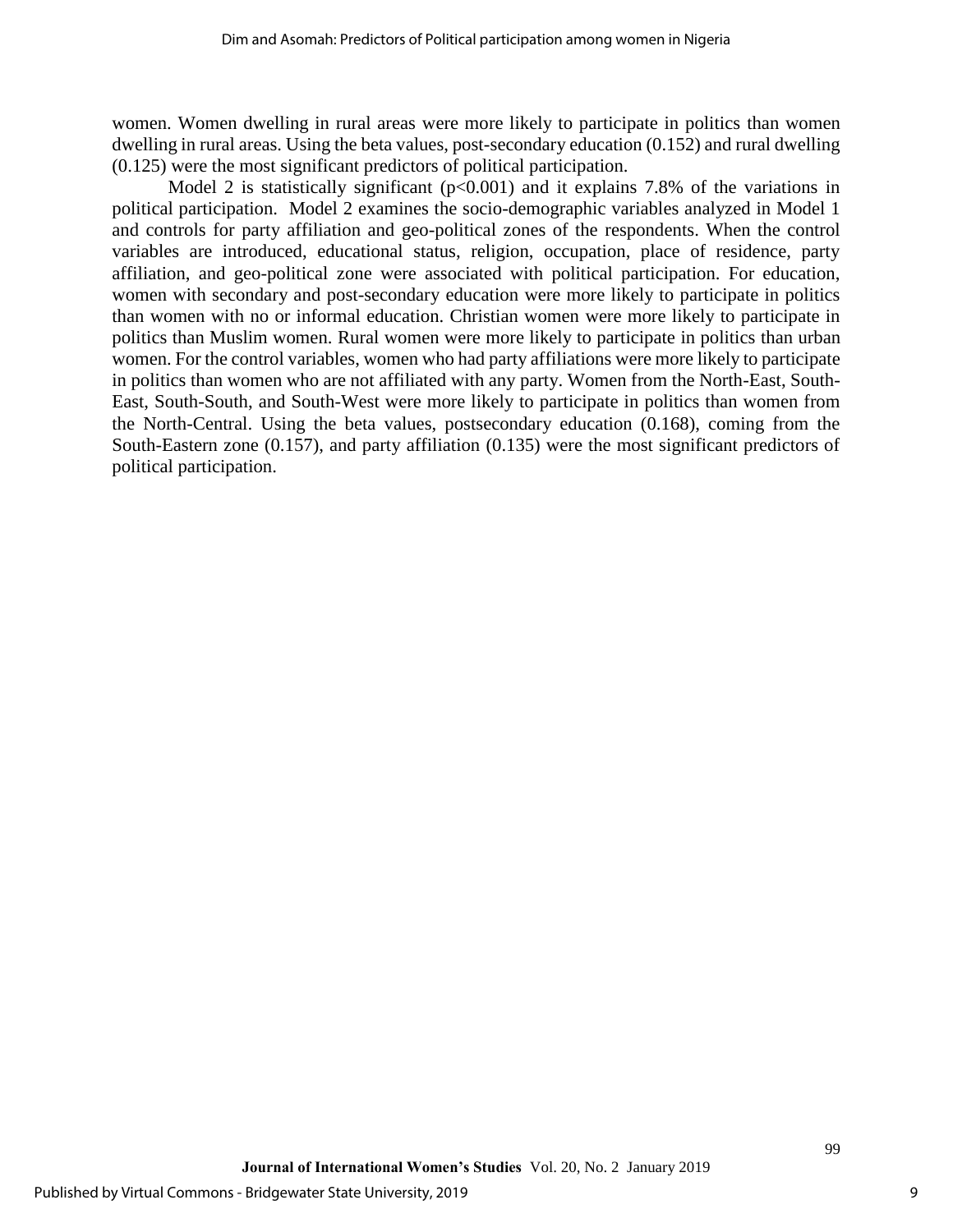# **Table 3: Multiple Linear Regression Analysis independent and dependent variables with beta values**

| Variables                                                            | Model 1 |  |                                                                                                                                                                                                          | Model 2         |                            |  |
|----------------------------------------------------------------------|---------|--|----------------------------------------------------------------------------------------------------------------------------------------------------------------------------------------------------------|-----------------|----------------------------|--|
|                                                                      | b       |  | $[s]$ ( $\beta$ )                                                                                                                                                                                        | b [s] $(\beta)$ |                            |  |
| Age                                                                  |         |  | $0.005[0.003]$ (0.050) $0.005[0.003]$ (0.058)                                                                                                                                                            |                 |                            |  |
| Education                                                            |         |  |                                                                                                                                                                                                          |                 |                            |  |
| No/informal school (RC)                                              |         |  |                                                                                                                                                                                                          |                 |                            |  |
| Primary education                                                    |         |  | $0.218[0.060](0.091)$ $0.227[0.122](0.095)$                                                                                                                                                              |                 |                            |  |
| Secondary education                                                  |         |  | $0.198[0.109]$ (0.113)                                                                                                                                                                                   |                 | $0.225[0.106](0.129)$ *    |  |
| Post-secondary<br>University degree                                  |         |  | $0.345[0.125](0.152)$ ** $0.382[0.122](0.168)$ **<br>0.217[0.164](0.047)                                                                                                                                 |                 | 0.231[0.161](0.050)        |  |
| Religion                                                             |         |  |                                                                                                                                                                                                          |                 |                            |  |
| Muslim (RC)                                                          |         |  |                                                                                                                                                                                                          |                 |                            |  |
| Christian                                                            |         |  | $0.138[0.022] (0.077)*$ 0.234[0.076] (0.130)**                                                                                                                                                           |                 |                            |  |
| Occupation                                                           |         |  |                                                                                                                                                                                                          |                 |                            |  |
| Not employed (RC)                                                    |         |  |                                                                                                                                                                                                          |                 |                            |  |
| Self-employed<br>Privately employed                                  |         |  |                                                                                                                                                                                                          |                 |                            |  |
| Government employed                                                  |         |  | $\begin{array}{lll} 0.156[0.066] \, (0.089) \, ^{\star} & 0.130[0.067] \, (0.074) \\ 0.219[0.117] \, (0.072) & 0.168[0.120] \, (0.056) \\ 0.190[0.174] \, (0.040) & 0.105[0.164] \, (0.022) \end{array}$ |                 |                            |  |
| Place of residence                                                   |         |  |                                                                                                                                                                                                          |                 |                            |  |
| Urban (RC)                                                           |         |  |                                                                                                                                                                                                          |                 |                            |  |
| Rural                                                                |         |  | $0.221[0.055](0.125)$ ** $0.169[0.057](0.096)$ **                                                                                                                                                        |                 |                            |  |
| Control variables                                                    |         |  |                                                                                                                                                                                                          |                 |                            |  |
| Party affiliation                                                    |         |  |                                                                                                                                                                                                          |                 |                            |  |
| Non-partisan (RC)                                                    |         |  |                                                                                                                                                                                                          |                 |                            |  |
| Partisan                                                             |         |  |                                                                                                                                                                                                          |                 | $0.248[0.056](0.135)$ ***  |  |
| Geo-political Zone                                                   |         |  |                                                                                                                                                                                                          |                 |                            |  |
| North Central (RC)                                                   |         |  |                                                                                                                                                                                                          |                 |                            |  |
| North East                                                           |         |  |                                                                                                                                                                                                          |                 | $-0.274[0.107](0.104)$ *   |  |
| North West                                                           |         |  |                                                                                                                                                                                                          |                 | 0.187[0.106](0.089)        |  |
| South East                                                           |         |  |                                                                                                                                                                                                          |                 | $-0.406[0.113](0.157)$ *** |  |
| South South                                                          |         |  |                                                                                                                                                                                                          |                 | $-0.253[0.112](0.104)$ *   |  |
| South West                                                           |         |  |                                                                                                                                                                                                          |                 | $-0.261[0.102](0.124)$ *   |  |
| Number of observation 1,139                                          |         |  |                                                                                                                                                                                                          | 1,123           |                            |  |
| Wald $chi2$ (5)                                                      | 4.80    |  |                                                                                                                                                                                                          | 5.43            |                            |  |
| Prob > chi2                                                          | 0.0000  |  |                                                                                                                                                                                                          | 0.0000          |                            |  |
| Adj. R-sq                                                            | 0.0438  |  |                                                                                                                                                                                                          | 0.0779          |                            |  |
| * p<0.05, ** p<0.01, *** p<0.001                                     |         |  |                                                                                                                                                                                                          |                 |                            |  |
| <b>b</b> - coefficient $s$ - standard deviation $\beta$ -beta values |         |  |                                                                                                                                                                                                          |                 |                            |  |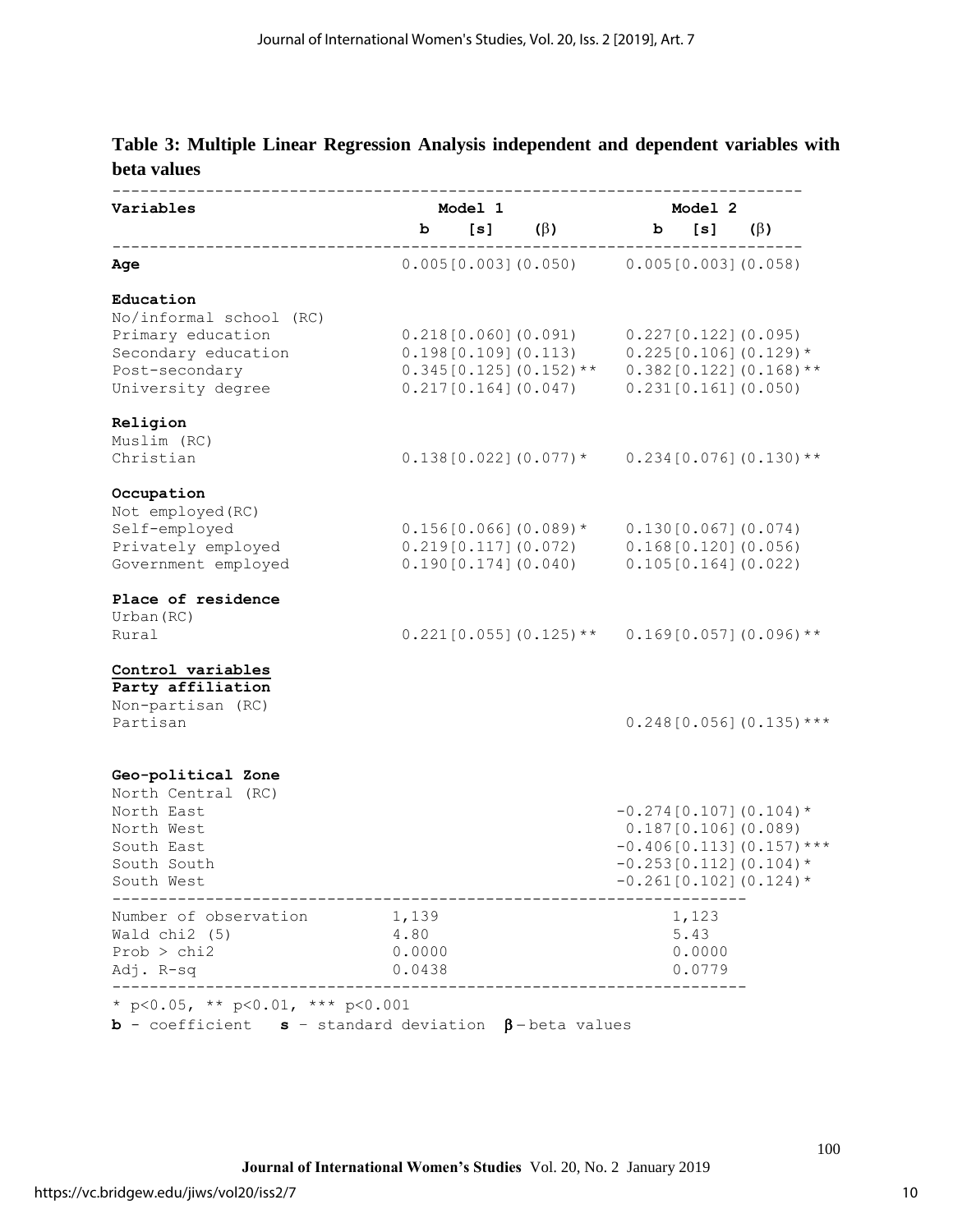### **Discussion**

This paper sought to analyze the significant socio-economic and political factors that predict women's political participation. It hypothesized that education, party affiliation, geopolitical zone, religion, employment, and place of residence predict women's political participation. First, the analysis confirms the hypothesis that education is a significant predictor of women's political participation. Women with a minimum of secondary education are positively associated with political participation than those without formal or informal education. This finding is consistent with previous observations (Karl, 2001; Kasa, 2015; Leigh, n. d).

Second, the results indicate that religion is generally a significant predictor of women's political participation, as documented in previous studies (Cassese and Holman, 2016; Leigh, n. d). The analysis shows that Christian women are positively associated with higher political participation than Islamic women. While both Christianity and Islam may reinforce the traditional perspective about distinct roles for both men and women, the analysis indicates that Christianity is less conservative regarding attitudes towards political participation than Islam. Muslim women should be more encouraged to be involved in politics. Future research, however, should include an analysis of the effect of the traditional religion on women's political participation.

Third, the results indicate that employment is a significant predictor of women's political participation as observed in previous studies (Karl, 2001; Kasa, 2015). Contrary to the priori expectation that all those employed (self-employment, and employment in both public and private sectors) would be linked to higher political participation compared to the unemployed women, the analysis shows that only self-employment is a statistically significant predictor of the dependent variable. The reason may be that self-employed women are more confident, more assertive, and wealthier, and have a greater sense of self-efficacy than women employed in the private and public sectors.

Fourth, the analysis supports the idea that geo-political zone is a significant predictor of women's political participation. Women from the North-East, South-East, South-South, and South-West are less engaged politically than women from the North-Central. This finding may reflect variations in the geo-political characteristics, including women's access to education, and employment, and the liberal attitude towards women's equality. While this observation is consistent with Leigh's (n.d.) findings, it is contrary to Karl's (2001) work. The differences in findings might be due to the variations in the measures of the dependent variable.

Fifth, the results indicate that the place of residence, like the geo-political zone, is a significant predictor of women's political participation. Neighborhood characteristics, including attitude towards education, the quality of education, and the richness of the social network, can impact women's political participation. This observation contrasts Karl's (2001) finding regarding the impact of place of residence on the dependent variable. The variations in the measures of the dependent variable may account for this inconsistency.

Sixth, consistent with Leigh's (n.d.) finding, the results fail to confirm the priori hypothesis that urban areas are associated with increased women's political participation based on greater access to quality education and employment opportunities, for instance, as compared to the rural settings. However, the analysis shows that rural areas have a positive relationship with increased women's political representation. This unexpected finding may be due to the increased access to education and the Internet in the rural areas, and the variations in the measures of the dependent variable in this study.

Finally, this study confirms the hypothesis that party affiliation is a significant predictor of women's political participation. Women affiliated with political parties were more likely to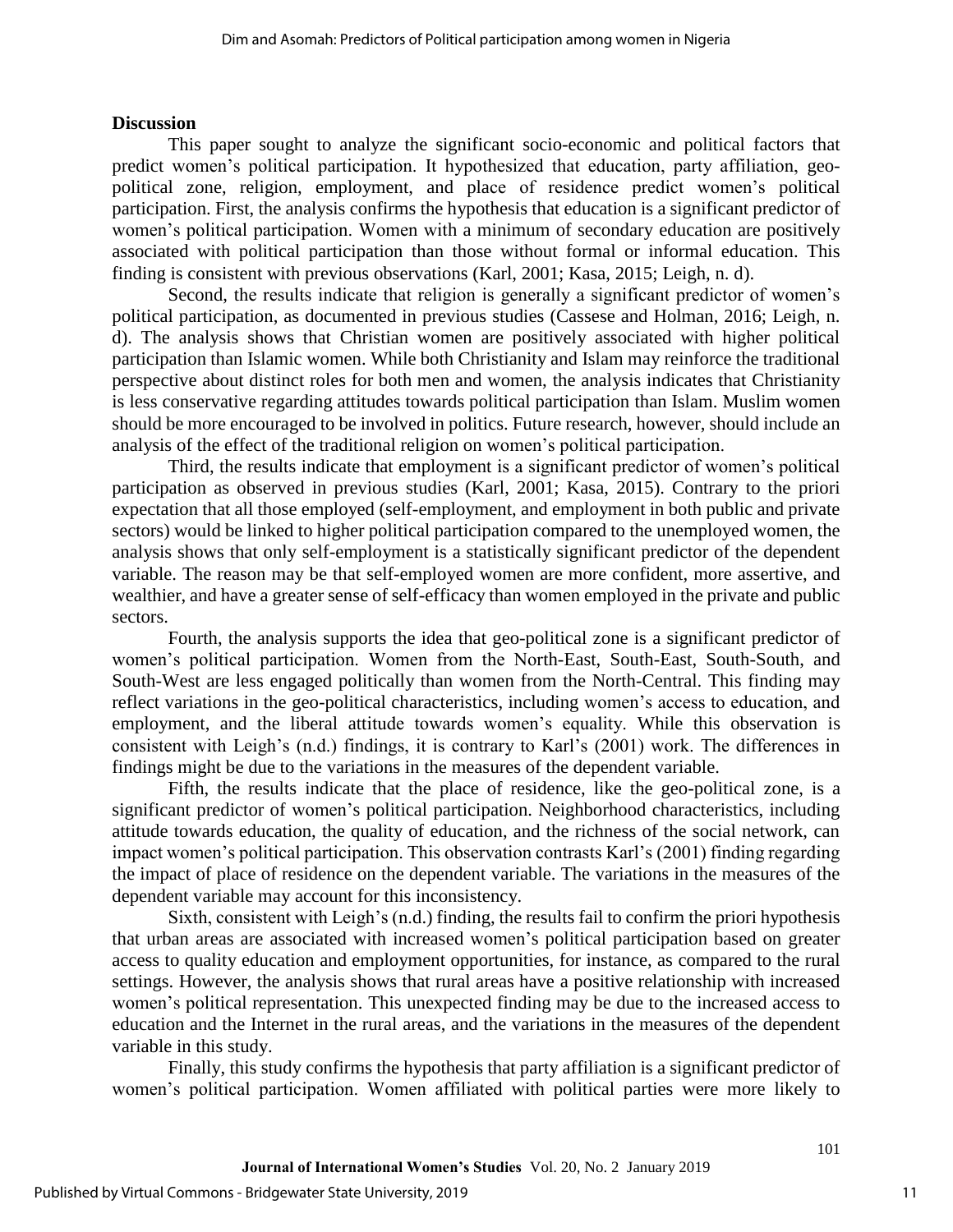participate in politics than women not affiliated with any political party, as some previous findings have demonstrated (Kittilson, 2016). This observation, however, contradicts findings by Leigh (n.d.) and Karl (2001) that party affiliation is not a significant predictor of women's political participation. The variations in the study contexts might be responsible for the inconsistency in the findings. In contexts where all political parties do not have affirmative measures to increase women's political participation, party affiliation is not likely to have any effect on the dependent variable. Overall, on the basis of the beta values, this paper shows that at least post-secondary education (0.168) is the most significant predictor of women's political participation, as documented in Leigh's (n.d.) work, followed by the South-Eastern zone (0.157), and party affiliation (0.135).

#### **Conclusion**

Employing gender—which is driven by patriarchy—as a conceptual framework, and multivariate linear regression analysis, this paper was intended to answer this research question: What factors generally predict women's political participation in Nigeria? The analysis shows that education, religion, party affiliation, geo-political zone, employment, place of residence, and rural dwelling are statistically significant predictors of women's political participation in Nigeria. Education, however, emerged as the most important predictor of women's political participation. On the whole, attention should be focused on these predictive variables, for example, facilitating women's access to education, and encouraging women's political affiliation to help increase their political participation.

The participation of women in Nigerian politics is germane to the overall growth of the democratization and improvement of the human condition in the country. Through women's political participation, substantive issues, including maternal and infant mortalities, gender inequality female genital mutilation, child marriage, and wage inequality, which affect women would be revived with the appropriate tenor needed to address them. Political equality in the Nigerian gender sphere would involve creating the requisite substructure and environment that would enable women to adequately access political opportunities and actively compete in the polity without hindrance or obstructions.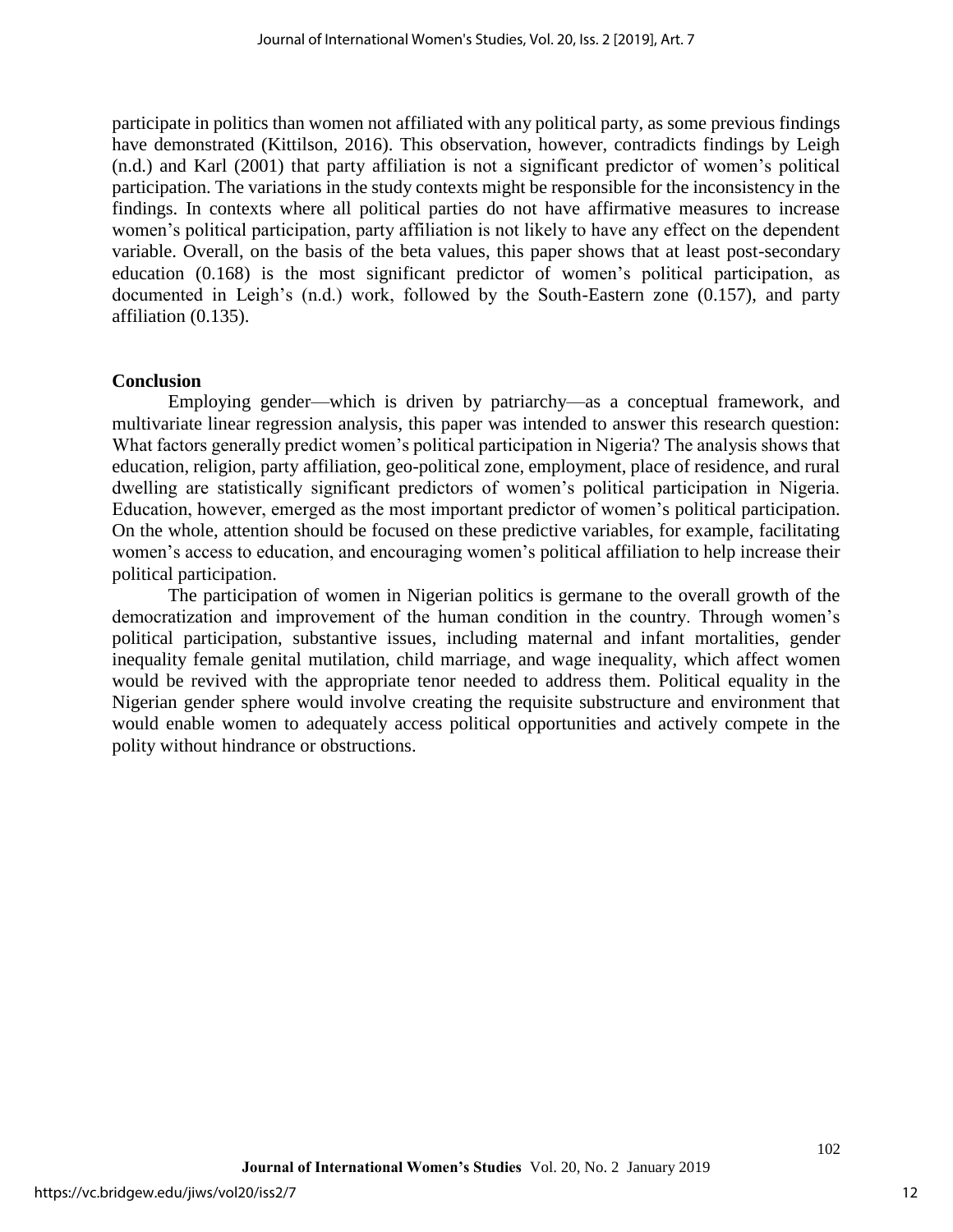## **References**

- Abubakar, M. & Ahmad, Z. B. (2014). Women and Political Participation: Toward Attainment of 35% Affirmative Action and Obstacles to the Women Participation in Nigerian Politics and Decision Making Process. *Journal of Research in Humanities and Social Science*.  $2(9)$ : 65 – 71.
- Adetunji, A. F. (2013). Women's as vocalists in Sango Cult of Yoruba indigenous religion: An analogy for the roles of modern women in Nigerian Politics and National Development. *Kuwait Chapter of Arabian Journal of Business and Management Review*. Vol. 2, No. 7,  $10 - 26.$
- Akpan, N. E. (2015). *Men without women: An Analysis of the 2015 General Elections in Nigeria*. Available at: http://www.inecnigeria.org/wp-content/uploads/2015/07/Conference-Paperby-Nse-Etim-Akpan.pdf (Accessed July 11<sup>th</sup>, 2017).
- Arceneaux, K. (2001). The "gender gap" in state legislative representation: New data to tackle an old question. *Political Research Quarterly*, 54 (1), 143-160.
- Awofeso, O. & Odeyemi, T. I. (2014). Gender and political participation in Nigeria: a cultural perspective. *Journal Research in Peace, Gender, and Development*, 4(6): 104 – 110.
- Central Intelligence Agency (CIA) (2017). *The World Factbook*. Posted on the CIA website: https://www.cia.gov/library/publications/the-world-factbook/geos/ni.html (Accessed July 13th , 2017).
- Deth, J. W. (2016). *What is Political Participation*? An article posted in Oxford Research Encyclopedias:

http://politics.oxfordre.com/view/10.1093/acrefore/9780190228637.001.0001/acrefore-9780190228637-e-68 (Accessed July 9<sup>th</sup>, 2017).

- Ekeanyanwu, O. (2016). *"Married women can't join the police'… 5 ways the constitution discriminates against women.* An article posted on The Cable: https://www.thecable.ng/married-women-cant-join-the-police-5-ways-the-constitutiondiscriminates-against-women (Accessed July 11<sup>th</sup>, 2017).
- Evans, M. K. (2017). *Aba Women's Riots (November – December 1929)*. An article posted on Black Past: http://www.blackpast.org/gah/aba-womens-riots-november-december-1929 (Accessed July  $10^{th}$ , 2017).
- Falade, D. A. (2014). Political Participation in Nigerian Democracy: A Study of Some Selected Local Government Areas in Ondo State, Nigeria. *Global Journal of Human-Social Science*. 14(8): 17 – 23.
- Fatile, J. O., Adepoju, O. A., Adepoju, E. C. & Ayeni, L. (2017). Women participation in Local Governance and Nigeria Democratic System: a study of selected local governments in Lagos State (199 – 2016). *International Journal of Advanced Studies in Business Strategies and Management*. 5(1): 52 – 86.
- Fatile, O. J., Akhakpe, I., Igbokwe-Ibeto, C. J., Oteh, C. O. (2012). Feminism and Political Participation in Nigeria: An Empirical Analysis. *International Journal of Asian Social Science* 2(7): 1077 – 1092.
- Federal Republic of Nigeria. Election Guide: http://www.electionguide.org/countries/id/158/ (Accessed July  $15<sup>th</sup>$ , 2017).
- Gamawa, A. H. (2013). *How Nigeria legalizes discrimination against women*. An article posted on Premium Times: http://www.premiumtimesng.com/opinion/141797-how-nigerialegalizes-discrimination-against-women-by-aminu-hassan-gamawa.html (Accessed July  $11<sup>th</sup>$ , 2017).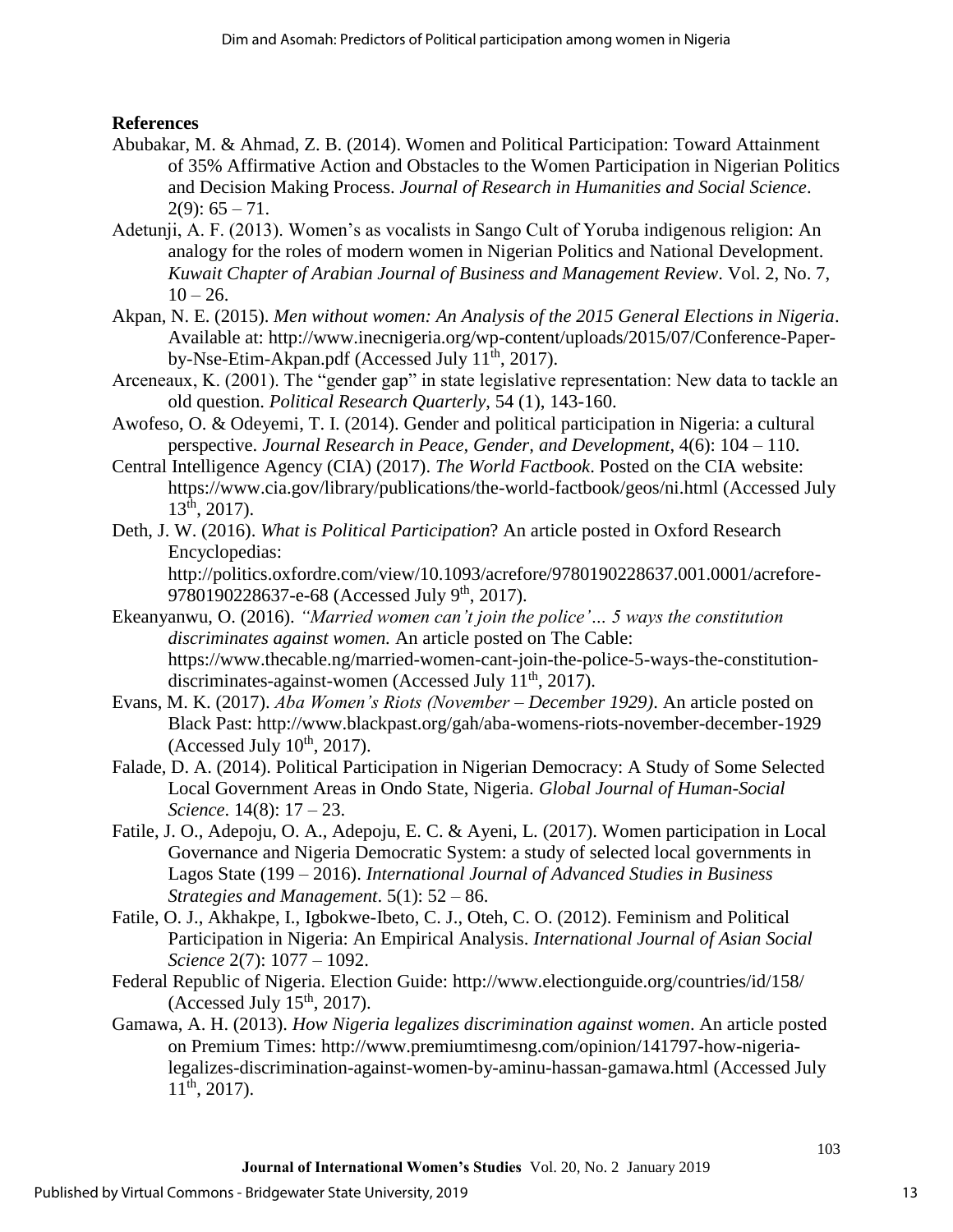- Hill, D. B. (1981). Political culture and female political representation.*The Journal of Politics*, 43(1), 159-168.
- Inter-Parliament Union (2017). *Women in Parliaments*. An article posted on Inter-Parliament Union website: http://www.ipu.org/wmn-e/world.htm (accessed July  $11<sup>th</sup>$ , 2017).
- Karl, M. (2001). *Women and empowerment: Participation and decision-making.* London: Zed Books Ltd.
- Kasa, J. (2015). Challenges and opportunities of women political participation in Ethiopia. *Global Journal of Economics*, 3(4), 1-7.
- Kasomo, D. (2012). Factors affecting women participation in electoral politics. *International Journal of Psychology and Behavioral Sciences*, 2(3), 57-63.
- Kittilson, M. C. (2016). *Gender and political behaviour*. Retrieved from http[://politics.oxfordre.com/view/10.1093/acrefore/9780190228637.001.0001/acrefore-](//politics.oxfordre.com/view/10.1093/acrefore/9780190228637.001.0001/acrefore-97801)[978019](//politics.oxfordre.com/view/10.1093/acrefore/9780190228637.001.0001/acrefore-97801)0228637-e-71 (Accessed July 26<sup>th</sup>, 2017).
- Kolawole, O.T., Adeigbe, K., Adebayo, A.A., & Abubakar M.B. (2013). Women participation in the political process in Nigeria. *Centrepoint Journal (Humanities Edition)*, 2(15).
- Lee, M. M. (1976). Why few women hold public office: Democracy and sexual roles. *Political Science Quarterly*, 91(2), 297-314.
- Leigh, M. (n.d.) Factors affecting female representation in state legislatures. Retrieved from https://pol.illinoisstate.edu/downloads/conferences/2006/Leigh07.pdf (Accessed July  $26<sup>th</sup>$ , 2017).
- Ogbogu, C. O. (2012). The role of women in Politics and in the sustenance of Democracy in Nigeria. *International Journal of Business and Social Science*. 3(18): 182 – 191.
- Nagarajan, C. (2015). *What has President Buhari delivered for Nigerian women?* No change. An article written for The Guardian:

https://www.theguardian.com/commentisfree/2015/oct/16/president-buhari-nigeriawomen-politics (Accessed July 11<sup>th</sup>, 2017).

- National Democratic Institute. (2016). *Gender, women, and democracy: Overview.* Retrieved from: https://www.ndi.org/what-we-do/gender-women-and-democracy (Accessed July  $26<sup>th</sup>$ , 2017).
- National Population Commission (NPC) [Nigeria] and ICF International (2014). *Nigeria Demographic and Health Survey 2013.* Abuja, Nigeria, and Rockville, Maryland, USA: NPC and ICF International.
- Nnaji, I. M. (2009). *Women and Democratic Governance in Nigeria: A case study of Enugu State*. A Thesis dissertation: University of Nigeria, Nsukka.
- Olojede, I. (2016). *Women and democratic leadership in local government system in Nigeria*. Lead Paper presented at First International Conference on Politics, Security and Development, on Forty Years of Local Government Reforms and Democratic Development in Nigeria: Critical Perspectives, organized by the Department of Political Science and Public Administration, Babcock University, Illishan-Remo, Ogun State on October 11 – 13, 2016.
- Olufuunke, A. J. (2014). Women's Political Participation at the Local Government Level: A case study of Akoko South West Local Government Area, Ondo State, Nigeria. *European Scientific Journal*, August 2014 (Special Edition). 223 – 237.
- Oluyemi, O. (2015). *Monitoring participation of women in Politics in Nigeria*. Available at: https://unstats.un.org/unsd/gender/Finland\_Oct2016/Documents/Nigeria\_paper.pdf (accessed July 11th, 2017).